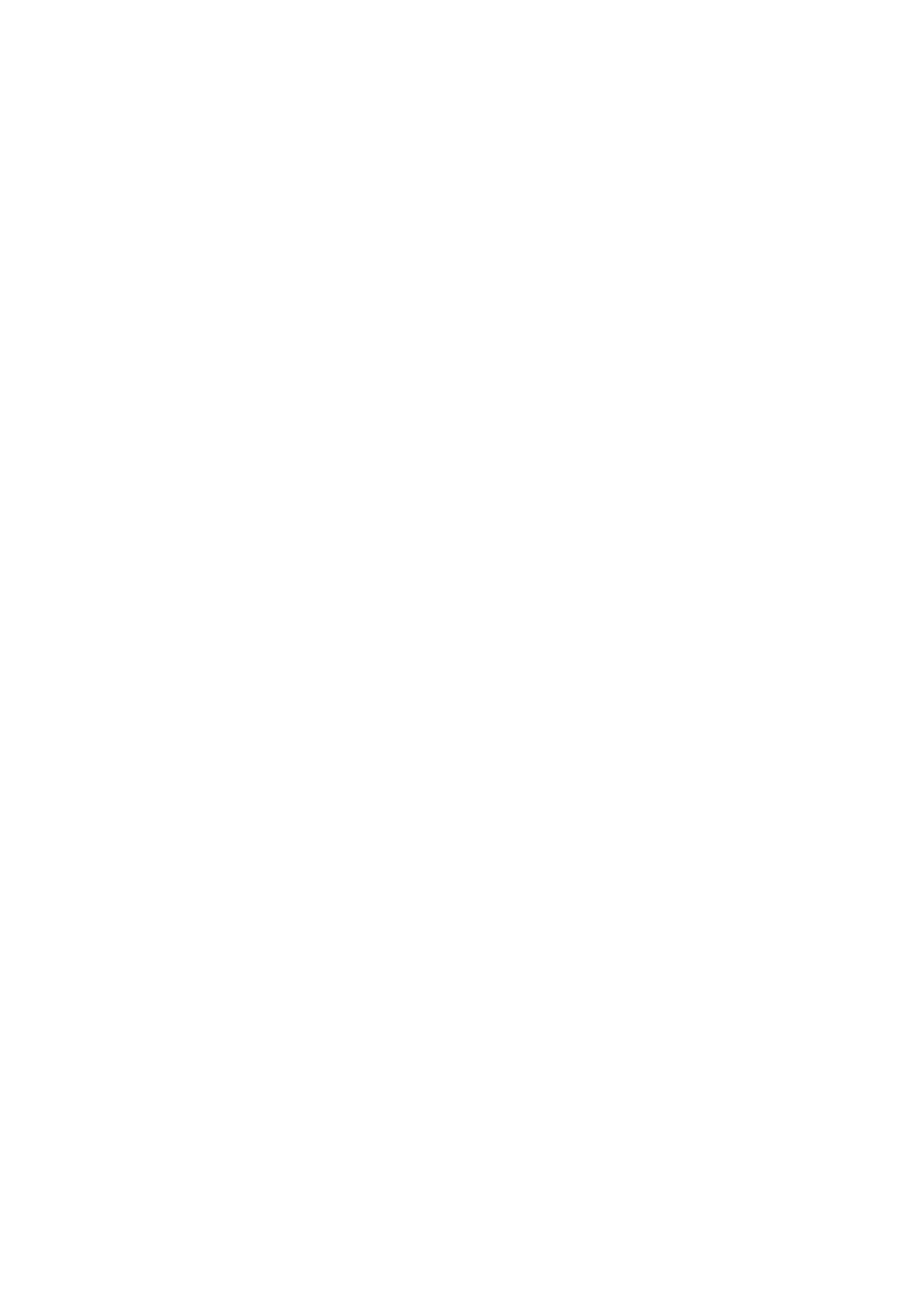#### FOREWORD BY TÁNAISTE AND MINISTER FOR JUSTICE AND EQUALITY



The Government of Ireland recognises that trafficking in human beings undermines the principles of human rights and dignity of the person, it will not tolerate persons who engage in any part of trafficking.

This second National Action Plan seeks to build on the work carried out to date and set out our strategy for the coming years. It was drafted with the co-operation of our partners both, national and international, and was informed by our developing experience in this area over the past years. It also has regard to our commitments under international agreements including the *Council of Europe Convention on Action against Trafficking in Human Beings,* the *UN Protocol to Prevent, Suppress and Punish Trafficking in Persons, especially women and children* supplementing the *United Nations Convention against Transnational Organised Crime* and *Directive 2011/36/EU on preventing and combating trafficking in human beings and protecting its victims*.

I also strongly welcome the EU Directive on human trafficking, which demonstrates the commitment of all EU States to work together to drive up standards across the Union in tackling human trafficking. We will continue to support this important work at international level.

FRANCES FITZGERALD, T.D.

Ireland has the benefit in recent years of international evaluations of our practices and policies in this area. This Second National Plan seeks to build on areas of strength identified in these evaluations and, importantly, to improve and enhance our approach where necessary.

Delivery on the commitments in this Plan is reliant on a range of bodies across Government and State Services. It is also important to recognise the role played by Civil Society in responding to this issue; they too have a crucial role to play. Partnership between the State and Civil Society will continue to be central to our approach to tackling this heinous crime and supporting its victims.

Frances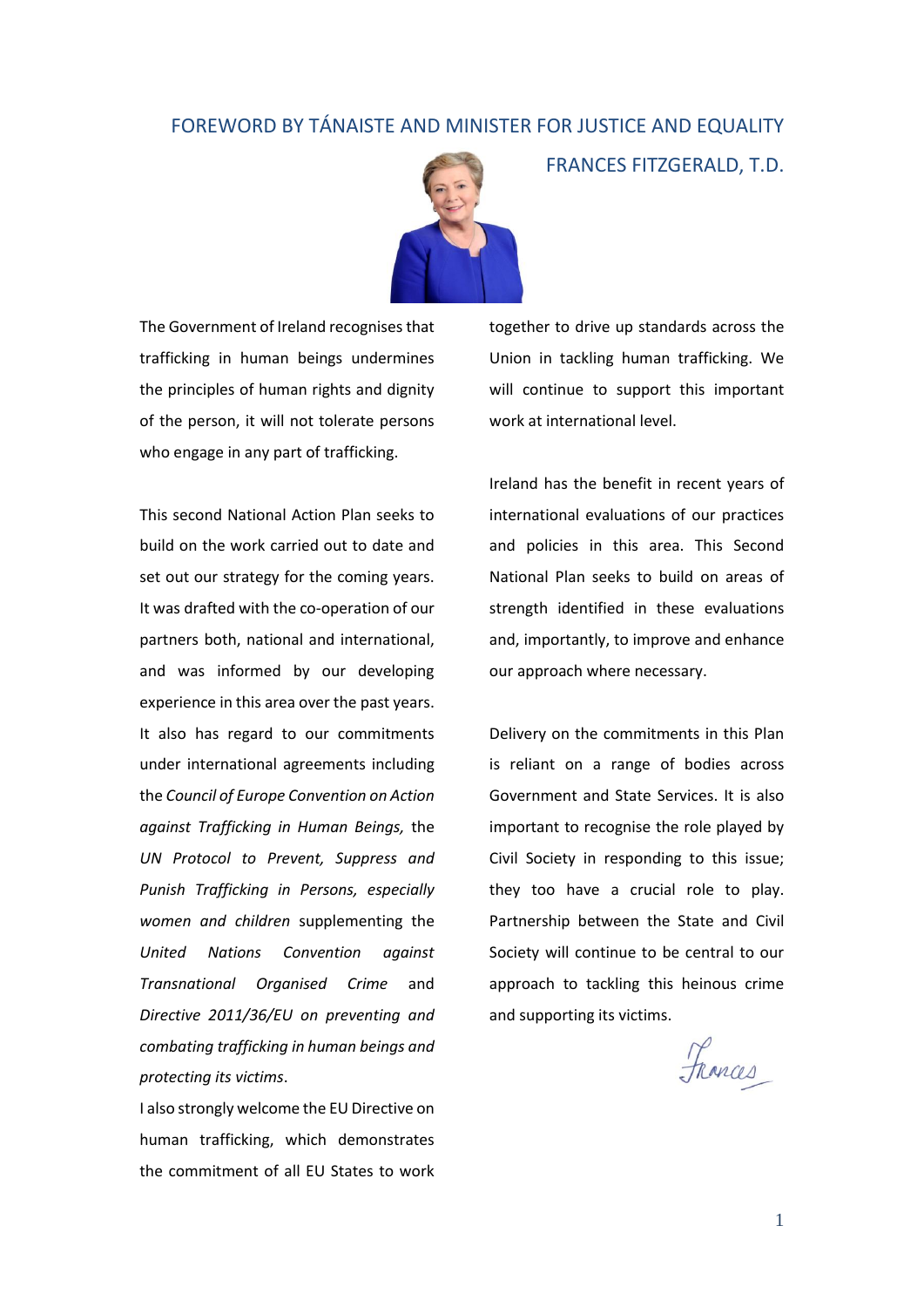Trafficking in human beings is a heinous crime which violates basic human rights and has no place in a modern and civilised society. It is a complex issue that cuts across many sectors of life and affects a diverse range of victims. Yet the hidden nature of trafficking makes means that its victims are some of the most vulnerable and hardest to reach victims and that many instances of trafficking go unreported or undetected.

While common understanding of trafficking may be based on the idea that trafficking involves the movement of human beings from one place to another, it is important to raise awareness that human trafficking is not the same as people smuggling. Human trafficking is an action carried out through abusive means for the purposes of exploitation of human life. While Ireland is mainly a destination country for people traffickers, human trafficking also occurs within Ireland, often involving the sexual exploitation of children.

Ireland has a strong record in taking measures to tackle human trafficking. Efforts to combat human trafficking in Ireland were intensified in 2008 with the

#### EXECUTIVE SUMMARY

establishment of a dedicated Anti Human Trafficking Unit in the Department of Justice and Equality. This was followed by the publication of the first *National Action Plan to Prevent and Combat Trafficking of Human Beings in Ireland in 2009.*

The first Plan aimed to ensure the protection of human rights of victims of trafficking. It detailed the process by which victims of human trafficking could be identified and set out a comprehensive framework of supports for victims through which their rights to residence permission, suitable accommodation, legal advice, medical and psychological care, language and vocational training and security could be secured.

This Second National Action Plan aims to build on the framework put in place by the first Plan and on the actions contained therein. This second Plan sets out the strong legislative and administrative framework which has been put in place and developed since the publication of the first Plan to combat the phenomenon of human trafficking. This framework includes domestic legislation such as the *Criminal Law (Human Trafficking) Act 2009* and the Criminal Law (Human Trafficking) (Amendment) Act 2013 as well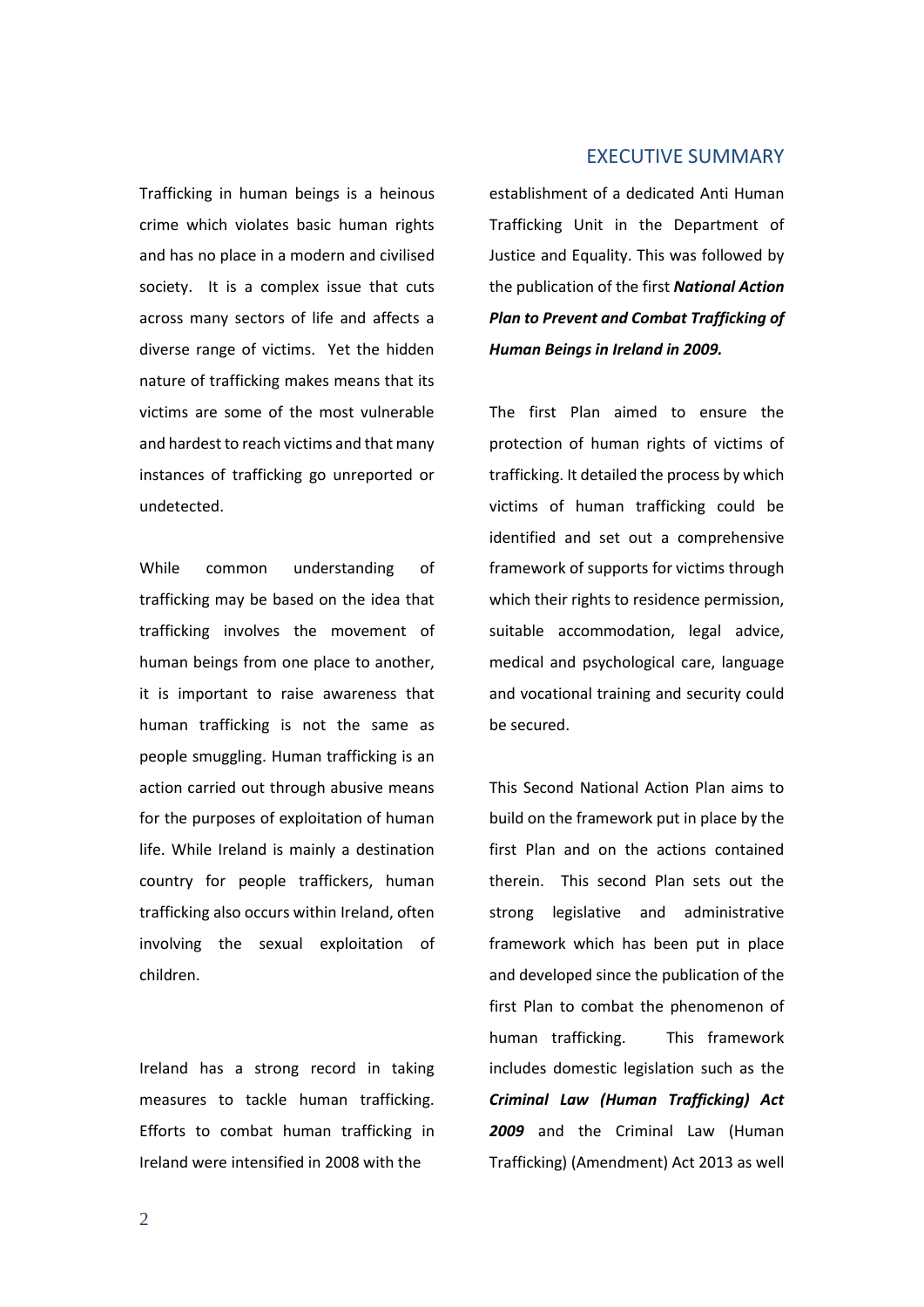as international legislation such as *Directive 2011/36/EU on preventing and combating trafficking in human beings and protecting its victims.*

The Plan also outlines the prevalence of human trafficking in Ireland from 2009 to 2015 and sets out some of the initiatives which have been undertaken to date to prevent human trafficking in Ireland, raise awareness of this evil crime and support and victims.

This 2<sup>nd</sup> National Action Plan builds on our current responses and reaffirms our commitment work together with our partners to prevent and combat this disturbing crime. It leverages and builds on international and domestic experience to date and provides for new initiatives in order to address human trafficking in all its forms. The Plan was drafted in consultation with our stakeholders; both Government and civil society and takes into account the recommendations and outcomes of various international evaluations of Ireland which have taken place over the past number of years.

This second National Action Plan aims to:

 $\triangleright$  Prevent trafficking in human beings;

- $\triangleright$  Identify, assist, protect and support victims of trafficking in human beings;
- $\triangleright$  Ensure an effective criminal justice response;
- $\triangleright$  Ensure that Ireland's response to human trafficking complies with the requirements of a human rights based approach and is gender sensitive;
- $\triangleright$  Ensure effective co-ordination and co-operation between key actors, both nationally and internationally;
- $\triangleright$  Increase the level of knowledge of emerging trends in the trafficking of human beings; and
- $\triangleright$  Continue to ensure an effective response to child trafficking.

The 2<sup>nd</sup> National Action Plan has been drafted under the following headings:

- $\triangleright$  Prevention:
- $\triangleright$  Protection;
- ▶ Criminal Justice Response / Prosecution;
- $\triangleright$  Partnership;
- $\triangleright$  Response to Child Trafficking; and
- Monitoring and evaluation.

The Plan contains a total of 65 non exhaustive actions to be continued or implemented in the coming years. The Plan is intended to be a flexible document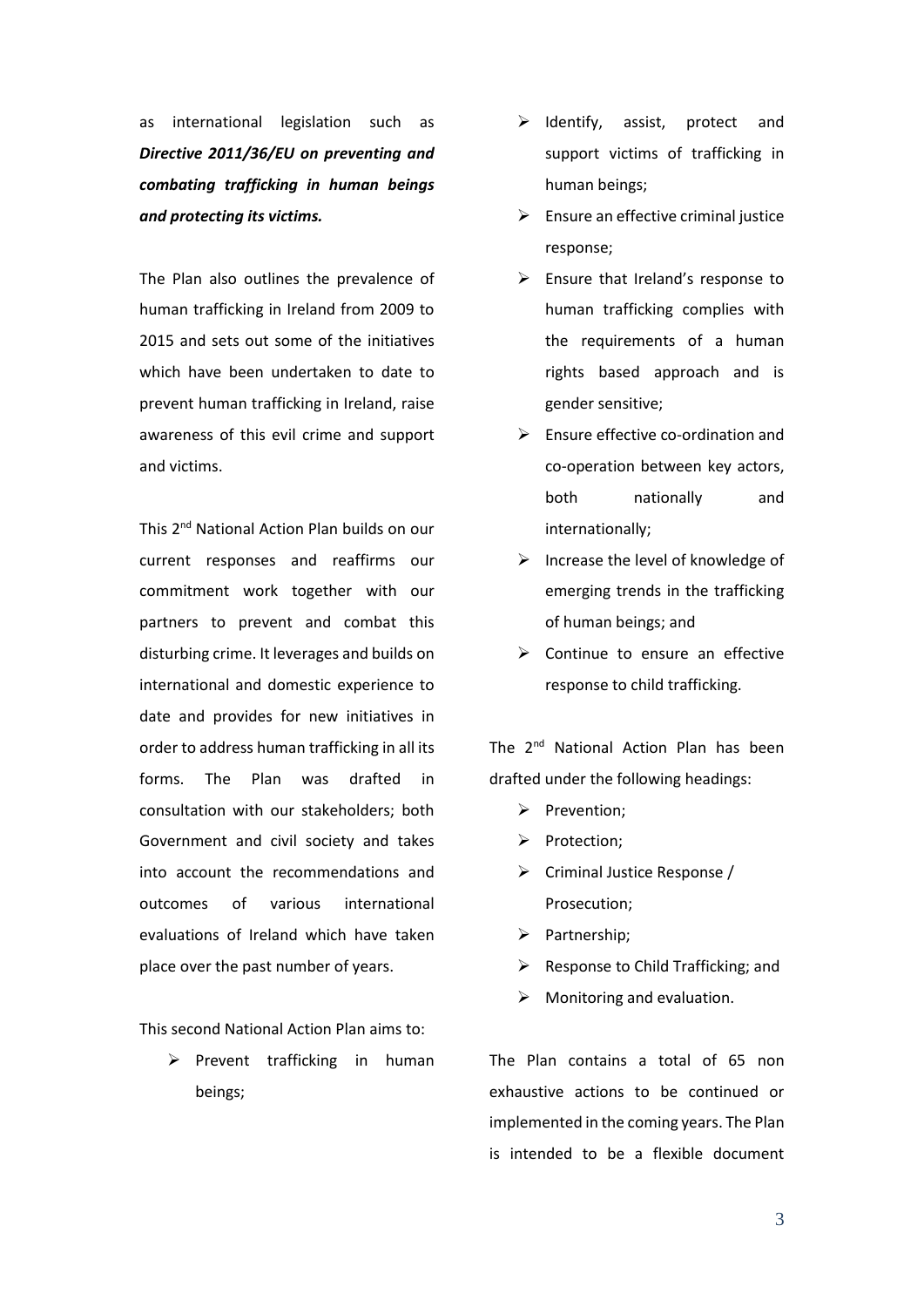which will be adapted to reflect the growing experience in this new area and new challenges which may arise. Implementation of the Plan will continue to be monitored by the Interdepartmental High Level Group on Combating Trafficking

in Human Beings which was established under the first Action Plan in 2008.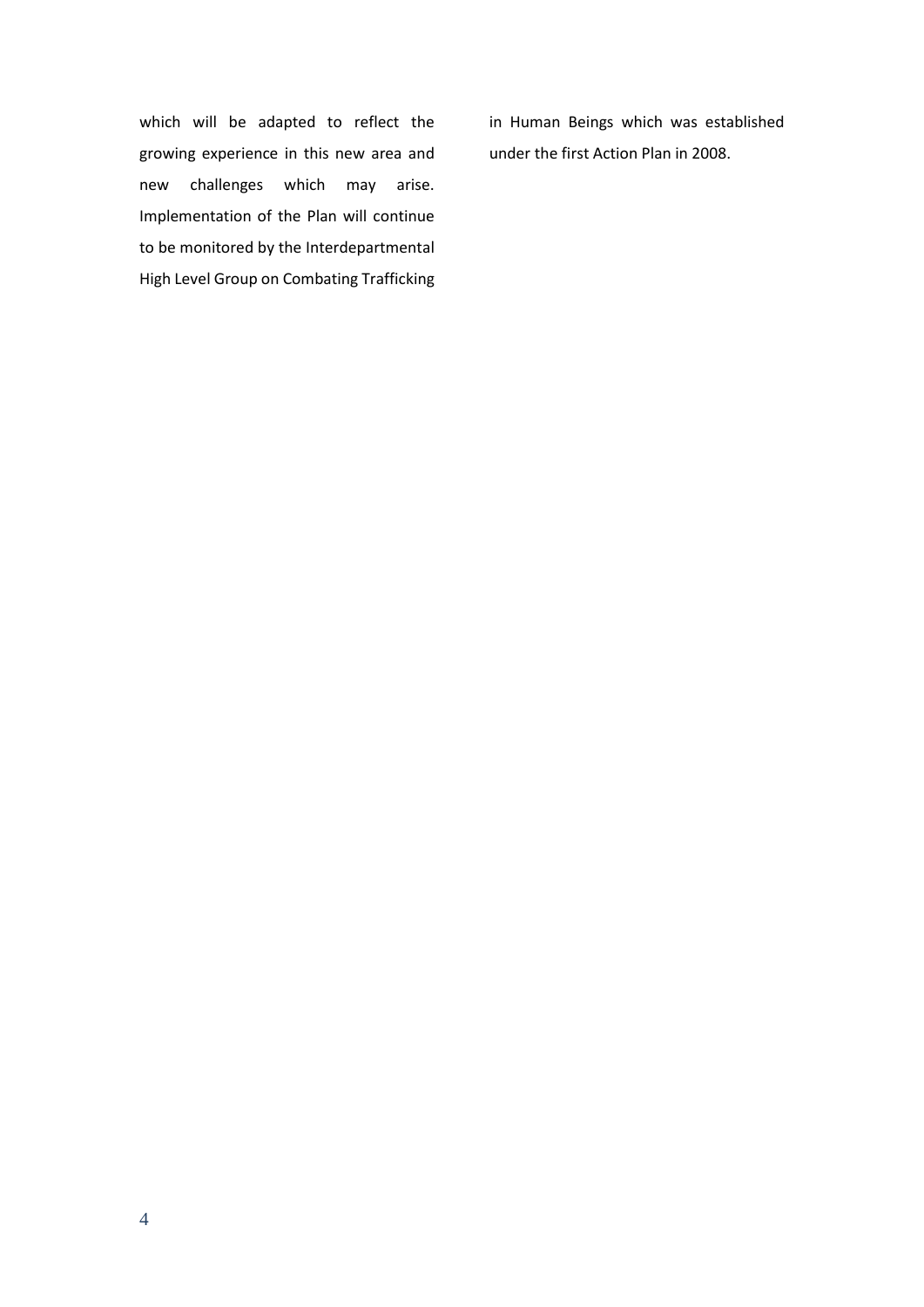### LIST OF ACTIONS IN SECOND NATIONAL ACTION PLAN

| <b>Number</b>           | <b>Action</b>                                                                                                                                                                   | <b>Activities/Indicators</b>                                                                                                                                                                                                                                                              |
|-------------------------|---------------------------------------------------------------------------------------------------------------------------------------------------------------------------------|-------------------------------------------------------------------------------------------------------------------------------------------------------------------------------------------------------------------------------------------------------------------------------------------|
| $\mathbf{1}$            | To identify training<br>needs                                                                                                                                                   | Conduct a training needs analysis including an evaluation of<br>existing training.                                                                                                                                                                                                        |
| $\overline{2}$          | Explore awareness-<br>raising/training<br>opportunities in new<br>sectors                                                                                                       | Development of an awareness-raising and training strategy<br>including the identification of problematic sectors.<br>Take steps to increase knowledge of the role played by<br>recruitment agencies and the role of online recruitment<br>methods in the targeting of vulnerable persons. |
| 3                       | Continue awareness-<br>raising with educational<br>institutions at all levels                                                                                                   | Distribution of educational packs on trafficking to second<br>level institutions.<br>Provision of seminars at third level institutions with specific<br>focus on disciplines that may have frontline roles.                                                                               |
| 4                       | Explore the use of the<br>internet and/or social<br>media as a preventive<br>measure                                                                                            | Monitor activities in this regard by the European<br>Commission and take on board recommendations.                                                                                                                                                                                        |
| 5                       | Examine the possibility of<br>developing projects with<br>international partners<br>aimed at awareness-<br>raising and training on<br>aspects of trafficking in<br>human beings | Make applications to the EU for funding for projects in<br>collaboration with EU partners and civil society and other<br>relevant international organisations.<br>Continue existing EU-funded projects.                                                                                   |
| 6                       | Support the media to<br>uncover trafficking stories<br>and communicate them<br>in a sensitive and<br>responsible manner                                                         | As appropriate, issue guidelines to the media regarding the<br>sensitivity of reporting cases of trafficking and the provisions<br>in legislation regarding same.                                                                                                                         |
| $\overline{\mathbf{z}}$ | Include evaluation<br>mechanisms in<br>awareness raising<br>campaigns or training<br>initiatives                                                                                | Await EU Commission guidelines and implement in any<br>future evaluation mechanisms employed.                                                                                                                                                                                             |
| 8                       | Continue to run specific<br>events on EU Anti-Human<br>Trafficking Day to<br>enhance public<br>awareness of trafficking                                                         | Develop appropriate proposals for events to mark EU Anti-<br>Human Trafficking Day.                                                                                                                                                                                                       |
| 9                       | Partnership programme<br>between Irish Aid and the<br><b>ILO</b>                                                                                                                | Consideration of continued support for programmes to<br>assist persons subject to forced or child labour.                                                                                                                                                                                 |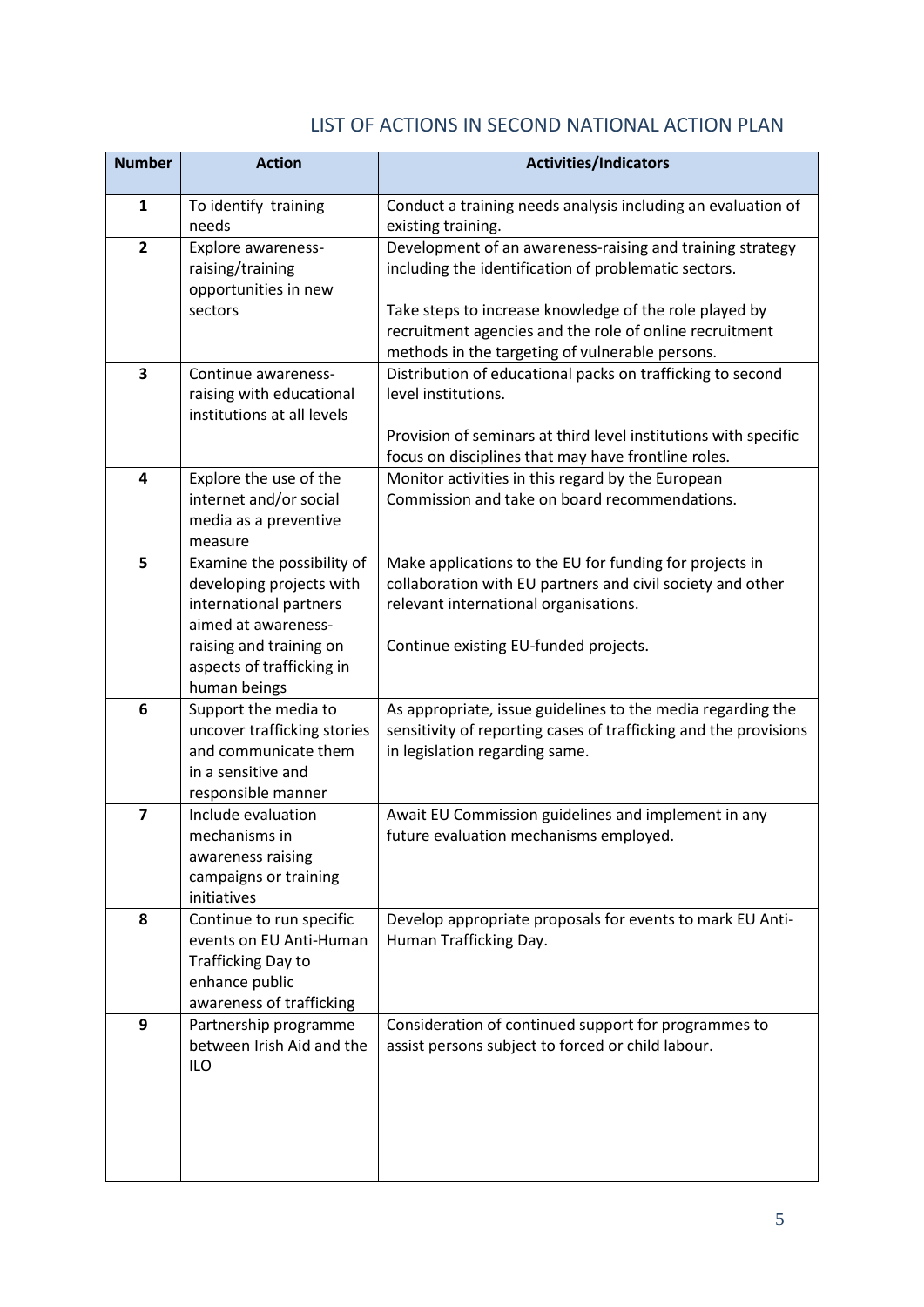| <b>Number</b> | <b>Action</b>                                      | <b>Activities/Indicators</b>                                                       |
|---------------|----------------------------------------------------|------------------------------------------------------------------------------------|
| 10            | Continue to implement                              | Interviews conducted in a timely manner; regular                                   |
|               | the "Guidelines on the                             | consultation with relevant partners; active participation in                       |
|               | employment of private                              | and contribution to international discussions in this area.                        |
|               | domestic employees by<br>diplomatic staff"; review |                                                                                    |
|               | as required including                              |                                                                                    |
|               | examining the area of                              |                                                                                    |
|               | permitting family                                  |                                                                                    |
|               | members to join the                                |                                                                                    |
|               | employee for the                                   |                                                                                    |
|               | duration of their posting.                         |                                                                                    |
|               | Engage actively in                                 |                                                                                    |
|               | international discussions                          |                                                                                    |
| 11            | on this topic<br>Continued efforts to              | Develop and implement education, training and monitoring                           |
|               | ensure that the border                             | programmes as appropriate.                                                         |
|               | remains a strong line of                           |                                                                                    |
|               | defence against                                    |                                                                                    |
|               | traffickers while ensuring                         |                                                                                    |
|               | human rights standards                             |                                                                                    |
|               | for migrants are                                   |                                                                                    |
|               | maintained                                         |                                                                                    |
| 12            | Develop international co-<br>operation             | Develop links with FRONTEX and with countries of origin of<br>trafficking victims. |
| 13            | To continue to collect and                         | To link in with State and NGOs to promote effective and                            |
|               | analyse data on                                    | reliable data collection.                                                          |
|               | trafficking in human                               |                                                                                    |
|               | beings                                             | Collection and timely publication of annual national reports.                      |
| 14            | To contribute to                                   | To respond to requests for data from recognised European                           |
|               | <b>European Data Collection</b>                    | Institutions e.g. Eurostat.                                                        |
|               | Systems, as appropriate                            |                                                                                    |
| 15            | Examine methodologies                              | Assess potential use of Multiple Systems Estimation                                |
|               | to improve assessment of<br>the potential scale of | methodology.                                                                       |
|               | undetected human                                   |                                                                                    |
|               | trafficking                                        |                                                                                    |
| 16            | Examine methodologies                              | Development of 'attrition model' of human trafficking                              |
|               | aimed at providing                                 | investigations from identification onwards.                                        |
|               | longitudinal information                           |                                                                                    |
|               | in relation to human                               | Data collection supported by development of a database on                          |
|               | trafficking investigations                         | victims including outcomes.                                                        |
| 17            | Conduct and encourage                              | Collect and analyse data and engage with researchers on                            |
|               | research in the area of                            | labour exploitation and sexual exploitation, preventative                          |
|               | trafficking in human                               | measures employing community participation                                         |
|               | beings                                             | methodologies as appropriate.                                                      |
| 18            | Examination of the                                 | Discussion with relevant stakeholders on the potential                             |
|               | current consultative                               | redesign of current consultative structures and participants.                      |
|               | structures.                                        |                                                                                    |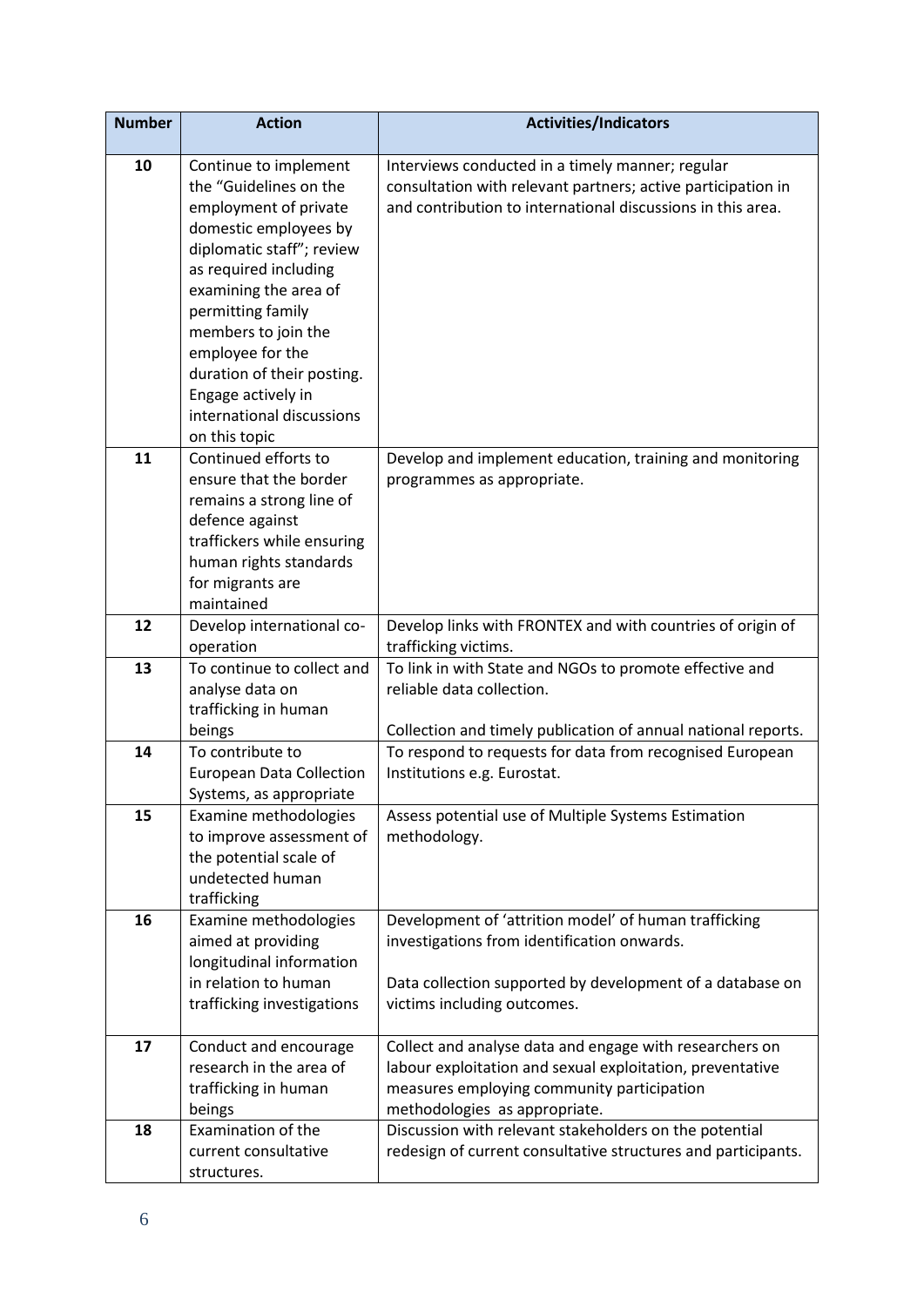| <b>Number</b> | <b>Action</b>                                       | <b>Activities/Indicators</b>                                                                                 |
|---------------|-----------------------------------------------------|--------------------------------------------------------------------------------------------------------------|
| 19            | Work with civil society,                            | Ongoing discussion with relevant stakeholders and                                                            |
|               | trade unions and                                    | monitoring of developments at international level to identify                                                |
|               | business representatives                            | potential best practice models on demand reduction for                                                       |
|               | to explore effective                                | labour exploitation and sexual exploitation.                                                                 |
|               | methodologies to reduce<br>the demand for all forms |                                                                                                              |
|               | of trafficking.                                     | Action points, goals and timelines to be identified in work<br>plans.                                        |
| 20            | Take legislative measures                           | Criminal Law (Sexual Offences) Bill.                                                                         |
|               | to reduce the demand for                            |                                                                                                              |
|               | the services of trafficking                         | Consider any alternative legislative proposals.                                                              |
|               | victims in prostitution.                            |                                                                                                              |
| 21            | Carry out a fundamental                             | Review and development of any new process, to be                                                             |
|               | review of the formal                                | undertaken as a priority in consultation with the full range of                                              |
|               | identification process for                          | State and civil society organisations active in this field.                                                  |
|               | victims of human                                    |                                                                                                              |
|               | trafficking with time-                              | To re-examine the process for the allocation of Recovery and                                                 |
|               | bound outcomes to                                   | Reflection to victims of human trafficking.                                                                  |
|               | ensure that we have in                              |                                                                                                              |
|               | place a process that                                |                                                                                                              |
|               | meets international best                            |                                                                                                              |
|               | practice as soon as                                 |                                                                                                              |
|               | possible                                            |                                                                                                              |
| 22            | To examine                                          | Examination to be carried out in consultation with the full                                                  |
|               | methodologies to                                    | range of State and civil society organisations active in this                                                |
|               | improve the level of<br>detection of human          | field having regard to positive obligations to prevent,<br>prosecute and punish human trafficking.           |
|               | trafficking victims with a                          |                                                                                                              |
|               | focus on problematic                                |                                                                                                              |
|               | sectors.                                            |                                                                                                              |
| 23            | Maintain the provisions                             | Continuing provision through the National Referral                                                           |
|               | of the full range of                                | Mechanism of services to victims e.g.                                                                        |
|               | services to victims of                              | Accommodation                                                                                                |
|               | trafficking.                                        | Legal Advices                                                                                                |
|               |                                                     | Psychological and Health services                                                                            |
|               |                                                     | Immigration permissions as required                                                                          |
|               |                                                     |                                                                                                              |
|               |                                                     | Development and introduction of a comprehensive policy<br>document outlining the measures for protection and |
|               |                                                     | assistance to all victims, particularly to victims with special                                              |
|               |                                                     | needs.                                                                                                       |
| 24            | To monitor and examine                              | Monitor the provision of services to victims.                                                                |
|               | the adequacy of, and                                |                                                                                                              |
|               | where necessary, make                               | Identify areas for improvement including identifying the                                                     |
|               | recommendations to                                  | most effective framework and work towards making those                                                       |
|               | improve, the services                               | improvements.                                                                                                |
|               | provided to victims of                              |                                                                                                              |
|               | trafficking in human                                | Monitor the implications of the EU Victims of Crime                                                          |
|               | beings                                              | Directive for victims of trafficking.                                                                        |
|               |                                                     |                                                                                                              |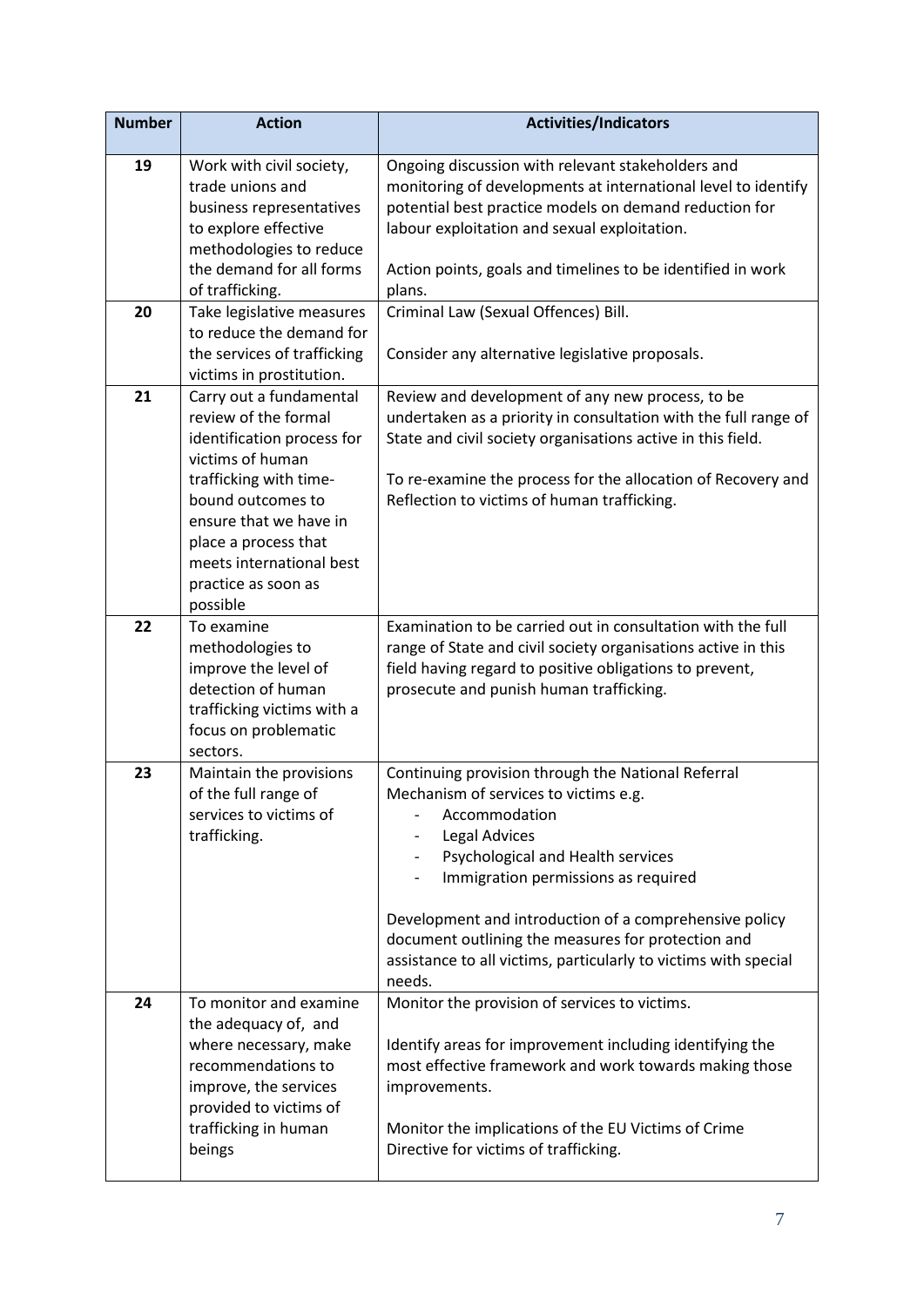| <b>Number</b> | <b>Action</b>                                                                                                                                                                                       | <b>Activities/Indicators</b>                                                                                                                                                                                                                                                                                                                                                                           |
|---------------|-----------------------------------------------------------------------------------------------------------------------------------------------------------------------------------------------------|--------------------------------------------------------------------------------------------------------------------------------------------------------------------------------------------------------------------------------------------------------------------------------------------------------------------------------------------------------------------------------------------------------|
| 25            | To consider the<br>implementation of a<br>victim service<br>database/case                                                                                                                           | Consult with State agencies and civil society to determine<br>the most effective and appropriate way to implement this<br>database/case management system.                                                                                                                                                                                                                                             |
|               | management system                                                                                                                                                                                   | Examine the use of a unique identifier for victims of human<br>trafficking.                                                                                                                                                                                                                                                                                                                            |
| 26            | To continue to<br>disseminate information<br>to raise awareness of the<br>indicators of human<br>trafficking to facilitate the<br>identification of victims                                         | Update guides and leaflets already developed on various<br>aspects of human trafficking and disseminate widely.                                                                                                                                                                                                                                                                                        |
| 27            | To ensure that victims of<br>trafficking in the asylum<br>process are recognised,<br>provided with safe,<br>secure and appropriate<br>support without<br>prejudice to their right to<br>seek asylum | Continue delivery of training to agencies involved in the<br>asylum process to ensure victims in that process are<br>appropriately identified and referred on to National Referral<br>Mechanism.<br>Monitor the implications of the International Protection Act<br>2015 for victims of trafficking.                                                                                                   |
| 28            | Keep under review the<br>adequacy of all measures,<br>including legislation,<br>aimed at the protection<br>of individuals from labour<br>exploitation                                               | Progress the outstanding recommendations in the "Report<br>on the Adequacy of current Irish legislation in relation to the<br>criminalisation of forced labour".<br>Keep under review all protective mechanisms.                                                                                                                                                                                       |
| 29            | Strengthen the role of<br>trade unions and<br>employers'<br>representative bodies in<br>preventing trafficking for<br>labour exploitation                                                           | Use the consultative structures in the National Action Plan to<br>strengthen and support the role of trade unions and<br>employers' representative bodies in preventing trafficking<br>for labour exploitation.                                                                                                                                                                                        |
| 30            | Work to enable Ireland's<br>ratification of the<br>Protocol to the ILO<br>Convention on Forced<br>Labour, No. 29                                                                                    | Use the consultative structures to facilitate the ratification<br>of the Protocol to the ILO Convention on Forced Labour, No.<br>29.                                                                                                                                                                                                                                                                   |
| 31            | Take measures to<br>enhance knowledge base<br>in relation to trafficking<br>for forced begging and<br>forced criminal activities.                                                                   | Ensure data strategy is developed to encompass these forms<br>of trafficking.<br>Development of knowledge base in relation to countries of<br>origin of victims of trafficking for forced criminal activities.<br>Enhance intelligence sharing and collaborative working in<br>relation to these forms of trafficking.<br>Facilitate awareness in the legal profession and criminal<br>justice system. |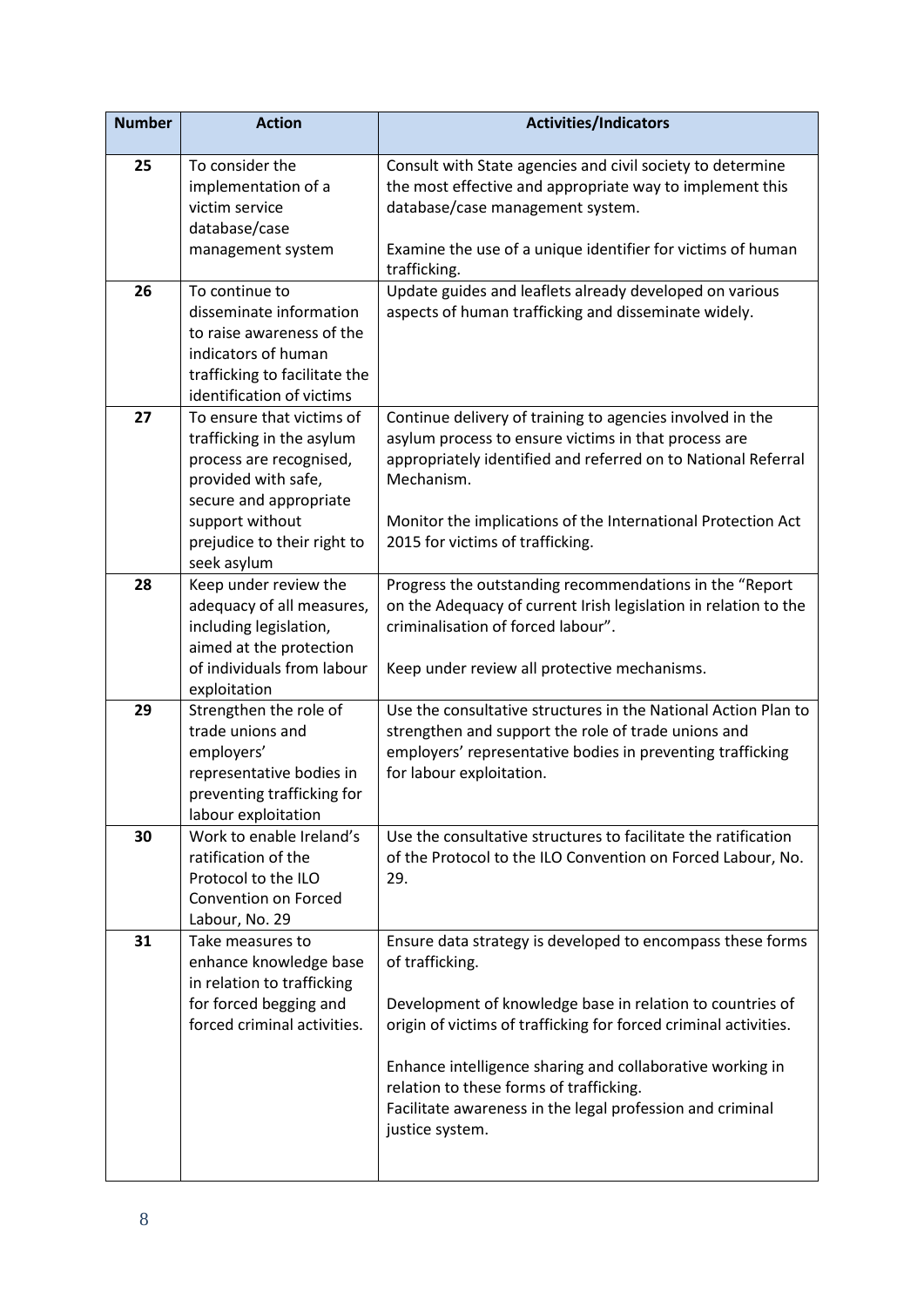| <b>Number</b> | <b>Action</b>                                     | <b>Activities/Indicators</b>                                  |
|---------------|---------------------------------------------------|---------------------------------------------------------------|
| 32            | Develop guidelines to                             | Guidelines developed and adopted.                             |
|               | assist all State authorities                      |                                                               |
|               | in addressing complex                             |                                                               |
|               | cases where persons who                           |                                                               |
|               | have been found engaged                           |                                                               |
|               | in criminal activities may                        |                                                               |
|               | be victims of trafficking.                        |                                                               |
| 33            | To ensure that victims of                         | Ensure that guides for victims of human trafficking contain   |
|               | human trafficking are                             | information outlining rights including the right to           |
|               | aware of and have access                          | compensation and ensure a wide distribution of these          |
|               | to existing compensation                          | guides.                                                       |
|               | schemes which are                                 |                                                               |
|               | available to victims of a                         |                                                               |
|               | crime                                             |                                                               |
| 34            | To ensure that all                                | To examine existing schemes of compensation to victims of     |
|               | avenues are explored in                           | human trafficking and make any necessary                      |
|               | the provision of                                  | recommendations.                                              |
|               | compensation to victims                           |                                                               |
|               | of human trafficking                              |                                                               |
| 35            | Continue to assist the                            | Ensure that victims of human trafficking are aware of the     |
|               | voluntary return of                               | option to avail of the voluntary return home and the          |
|               | victims of human                                  | reintegration assistance that is available.                   |
|               | trafficking                                       | Review of enforcement measures undertaken.                    |
| 36            | To further develop and<br>enhance the enforcement |                                                               |
|               | response for all forms of                         | Specific enforcement measures related to trafficking for      |
|               | human trafficking                                 | forced labour, forced begging and forced criminal activities  |
|               |                                                   | examined.                                                     |
|               |                                                   |                                                               |
| 37            | Keep under review the                             | Ongoing monitoring of the efficacy of current legislation to  |
|               | adequacy of legislation to                        | be undertaken and appropriate consultation with An Garda      |
|               | support the prosecution                           | Síochána maintained.                                          |
|               | of traffickers                                    |                                                               |
| 38            | Ensure the full range of                          | Full range of specialist Garda resources to be utilised, as   |
|               | specialist Garda are                              | appropriate, to target the prosecution of traffickers and the |
|               | utilised in the prevention                        | targeting of their criminal gains.                            |
|               | and prosecution of                                |                                                               |
|               | trafficking                                       |                                                               |
| 39            | Establishment of new                              | New Unit with responsibility for human trafficking            |
|               | Garda Unit with                                   | established.                                                  |
|               | responsibility for Human                          |                                                               |
|               | Trafficking                                       | Links between new Unit and full range of State and civil      |
|               |                                                   | society organisations active in the field developed.          |
| 40            | Continued provisions of                           | Specialised investigation training provided.                  |
|               | training in investigation                         |                                                               |
|               | of human trafficking to                           | Comprehensive review of training methods undertaken.          |
|               | <b>Garda Officers</b>                             |                                                               |
|               |                                                   |                                                               |
|               |                                                   |                                                               |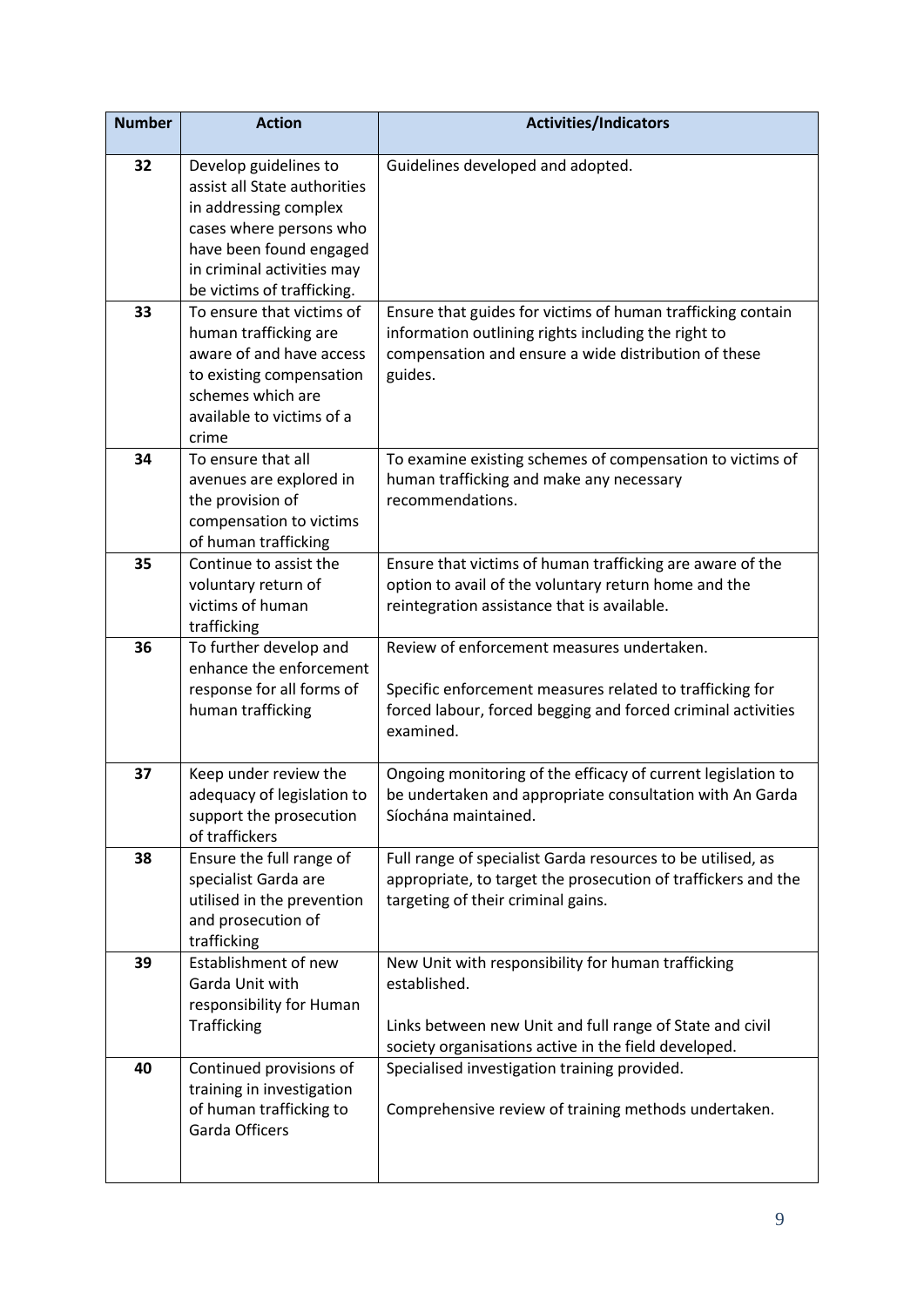| <b>Number</b> | <b>Action</b>                                                                                                                                                                                                                                          | <b>Activities/Indicators</b>                                                                                                                                             |
|---------------|--------------------------------------------------------------------------------------------------------------------------------------------------------------------------------------------------------------------------------------------------------|--------------------------------------------------------------------------------------------------------------------------------------------------------------------------|
| 41            | To maintain police co-<br>operation at international<br>level focused on the<br>prevention and<br>prosecution of human<br>trafficking offences                                                                                                         | Maintenance of relationships with:<br><b>CEPOL</b><br><b>EUROPOL</b><br><b>INTERPOL</b><br><b>EMPACT</b><br><b>FRONTEX</b><br>and attendance at relevant fora.           |
| 42            | To ensure the effective<br>investigation of human<br>trafficking where criminal<br>activities may have been<br>carried out by the<br>potential victim and the<br>appropriate<br>consideration of non-<br>punishment of victims of<br>human trafficking | To continue professional training of members of An Garda<br>Síochána.<br>To conduct information sessions with relevant bodies to<br>address the issue of non-punishment. |
| 43            | To continue to ensure the<br>protection of victims and<br>witnesses during the<br>criminal justice process                                                                                                                                             | Provision of security and personal safety advice to victims of<br>trafficking by Crime Prevention Officer.                                                               |
| 44            | Continue to foster close<br>collaborative working<br>relationship with civil<br>society in developing and<br>delivering a response to<br>human trafficking                                                                                             | Monitor ongoing effectiveness and inclusiveness of<br>consultative structures.<br>Identify opportunities for joint projects.                                             |
| 45            | To actively engage with<br>NGOs for the purpose of<br>awareness-raising and<br>project development                                                                                                                                                     | To collaborate on awareness-raising events and on<br>applications to the EU for funding for joint projects on<br>human trafficking.                                      |
| 46            | To continue to provide<br>funding to NGOs active in<br>the field of human<br>trafficking.                                                                                                                                                              | To ensure funding is made available as appropriate and as<br>efficiently as possible.                                                                                    |
| 47            | To explore opportunities<br>for funding innovative<br>programmes aimed at<br>victims, or persons at risk,<br>of human trafficking (e.g.<br><b>Dormant Accounts</b><br>Funding)                                                                         | Ensure human trafficking related projects are provided for<br>under the Dormant Accounts Funding Plan.                                                                   |
| 48            | To continue to promote<br>international co-<br>operation between An<br>Garda Síochána and law<br>enforcement agencies in<br>other jurisdictions                                                                                                        | Develop international relations between law enforcement<br>organisations in terms of the exchange of information,<br>intelligence and best practices.                    |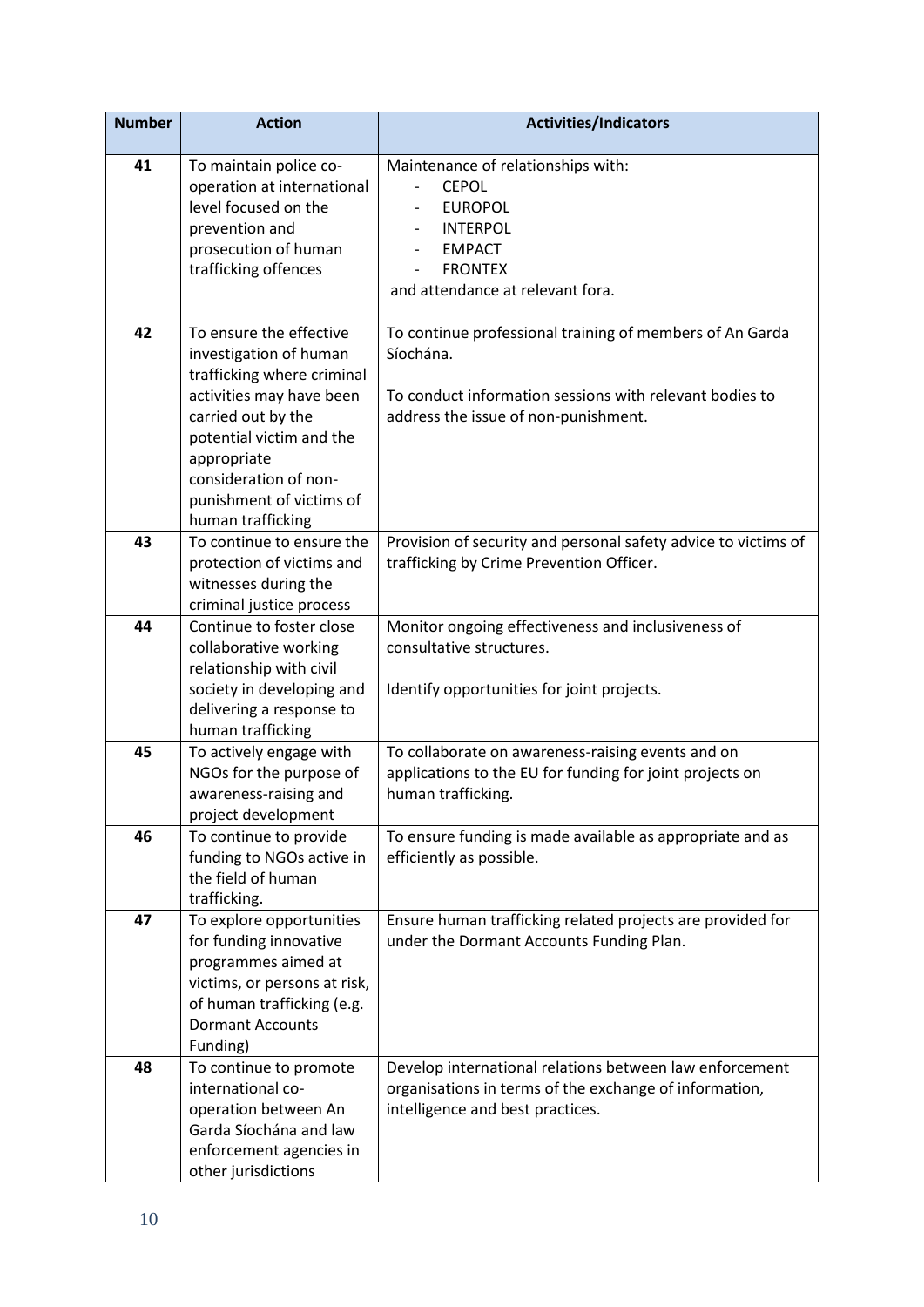| <b>Number</b> | <b>Action</b>                                                                                                                                                                       | <b>Activities/Indicators</b>                                                                                                                                    |
|---------------|-------------------------------------------------------------------------------------------------------------------------------------------------------------------------------------|-----------------------------------------------------------------------------------------------------------------------------------------------------------------|
| 49            | Maintain close working<br>relationship with<br>Department of Justice                                                                                                                | Development of joint projects (e.g. joint conferences).<br>Explore the possibility of putting in place arrangements for                                         |
|               | Northern Ireland                                                                                                                                                                    | biennial analysis of victim referrals, on a cross-border basis,<br>to identify key learning points and common themes.                                           |
| 50            | Participation in relevant<br>EU- level processes                                                                                                                                    | Attendance at EU Networks and EMPACT meetings.                                                                                                                  |
| 51            | To continue to support<br>the work of An Garda<br>Síochána in the Santa<br>Marta Project                                                                                            | Continue to engage with An Garda Síochána on the Santa<br>Marta Project as appropriate.                                                                         |
| 52            | <b>Ensure Irish Defence</b><br>Forces in International<br>Peacekeeping role are<br>trained in anti-trafficking<br>measures                                                          | Promote a 'zero tolerance policy' to sexual exploitation by<br>Irish Defence Forces in International Peacekeeping roles and<br>provide training.                |
| 53            | Address how to establish<br>the most effective<br>identification mechanism<br>which takes into account<br>the special circumstances<br>and needs of child victims<br>of trafficking | As part of the overall review of the victims identification<br>process, specific consideration will be given to systems for<br>identification of child victims. |
| 54            | Carry out a review of the<br>data collection systems<br>specifically for child<br>victims                                                                                           | A review of the current data collection systems will be<br>undertaken.                                                                                          |
| 55            | Monitoring of Tusla/An<br>Garda Síochána protocol<br>related to<br>unaccompanied minors<br>arriving at ports                                                                        | This protocol will be kept under review and amended as<br>necessary.                                                                                            |
| 56            | Review of procedures<br>between An Garda<br>Síochána and Tusla in<br>relation to the<br>identification and<br>provision of support to<br>child victims                              | Monitor practices between An Garda Síochána and Tusla to<br>ensure they are effective and meet the needs of child<br>victims.                                   |
| 57            | To continue to promote<br>and develop the Equity in<br>Care Policy                                                                                                                  | Monitor the operation of the policy and implement<br>improvements as required with timelines and deliverables.                                                  |
| 58            | To continue with the<br>Aftercare Policy that is<br>currently in place                                                                                                              | To monitor the Aftercare Policy and implement<br>improvements where appropriate.                                                                                |